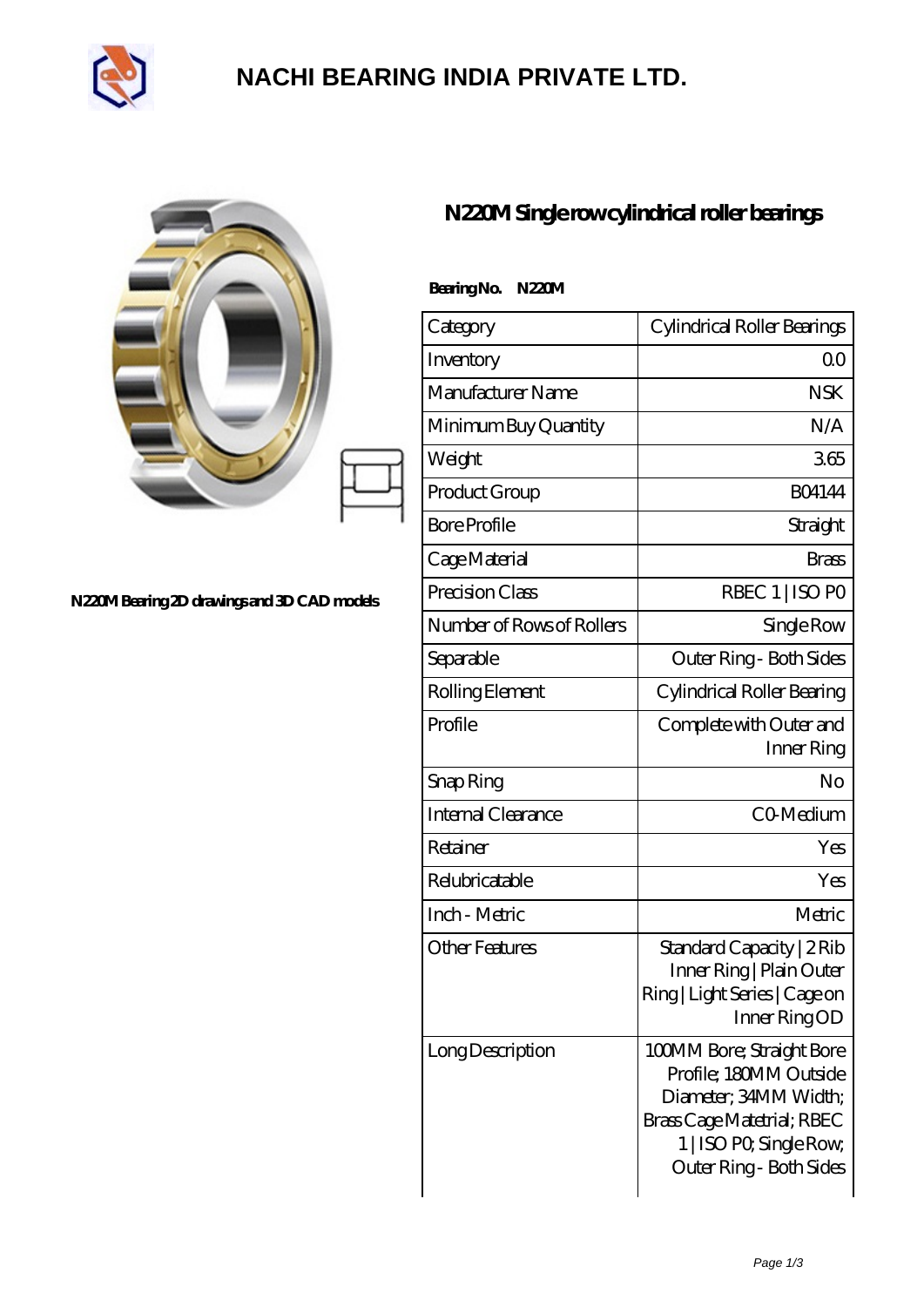

## NACHI BEARING INDIA PRIVATE LTD.

|                          | Separable; No Snap Ring;<br>Relubricatable; CO-Medium<br>Int |
|--------------------------|--------------------------------------------------------------|
| Category                 | Cylindrical Roller Bearing                                   |
| <b>UNSPSC</b>            | 31171547                                                     |
| Harmonized Tariff Code   | 8482500000                                                   |
| Noun                     | Bearing                                                      |
| Manufacturer URL         | http://www.nskamericas.co<br>m                               |
| Manufacturer Item Number | N220M                                                        |
| Weight/LBS               | 8047                                                         |
| D                        | 7.087 Inch   180 Millimeter                                  |
| B                        | 1.339Inch   34 Millimeter                                    |
| $\overline{\rm d}$       | 3937Inch   100Millimeter                                     |
| hidYobi                  | N220M                                                        |
| LangID                   | 1                                                            |
| $D_{-}$                  | 180                                                          |
| $\overline{C}$           | 183                                                          |
| B                        | 34                                                           |
| hidTable                 | ecat_NSCLDR                                                  |
| Oil rpm                  | 4300                                                         |
| Ew                       | 160                                                          |
| rb                       | $\overline{c}$                                               |
| mass                     | 368                                                          |
| GRS rpm                  | 3600                                                         |
| ra                       | $\overline{c}$                                               |
| TSR rpm                  | 4500                                                         |
| $D_b$ max                | 169                                                          |
| CO                       | 217                                                          |
| DE                       | 160                                                          |
| Prod_Type3               | CRB_SR_N                                                     |
| $\mathbf d$              | 100                                                          |
| da                       | 111                                                          |
|                          |                                                              |